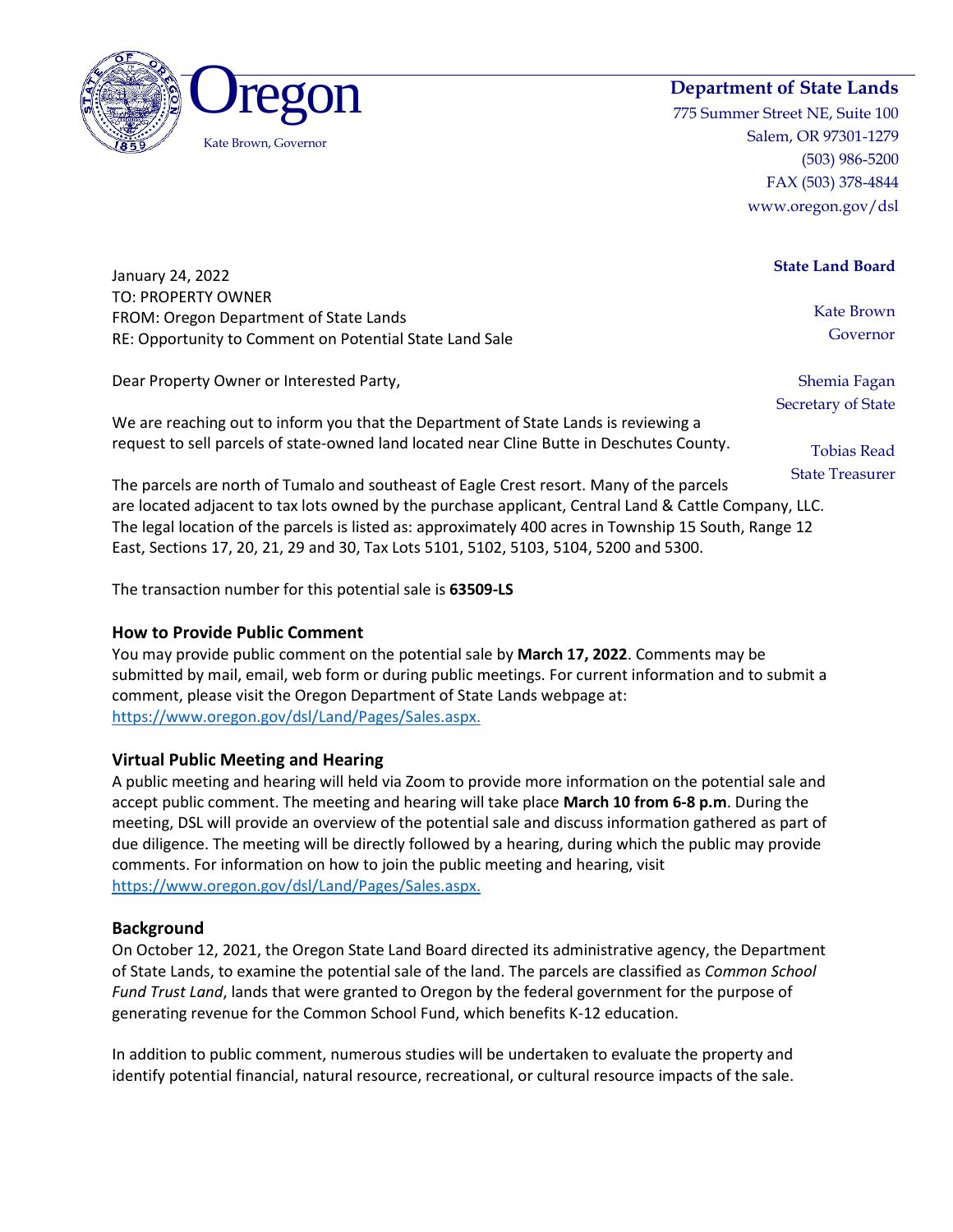Once the public comment period has ended and reports from studies have been received, information gathered will be provided to the State Land Board, which will make the final decision about the transaction.

If you have any questions or concerns, you may email the Department of State Lands Real Property Program at [realproperty@state.or.us,](mailto:realproperty@state.or.us) or contact the Real Property Program in writing at:

Oregon Department of State Lands Real Property Program 951 SW Simpson Ave., Suite #104 Bend, OR 97702

**About the Department of State Lands**: The Department of State Lands manages approximately 750,000 acres of lands and assets across Oregon on behalf of the State Land Board. Revenue from leases, easements, and other authorizations to use these resources benefit Oregon's Common School Fund, which distributes tens of millions of dollars to Oregon K-12 schools every year. In 2021, the Common School Fund provided approximately \$60 million to Oregon's public schools.